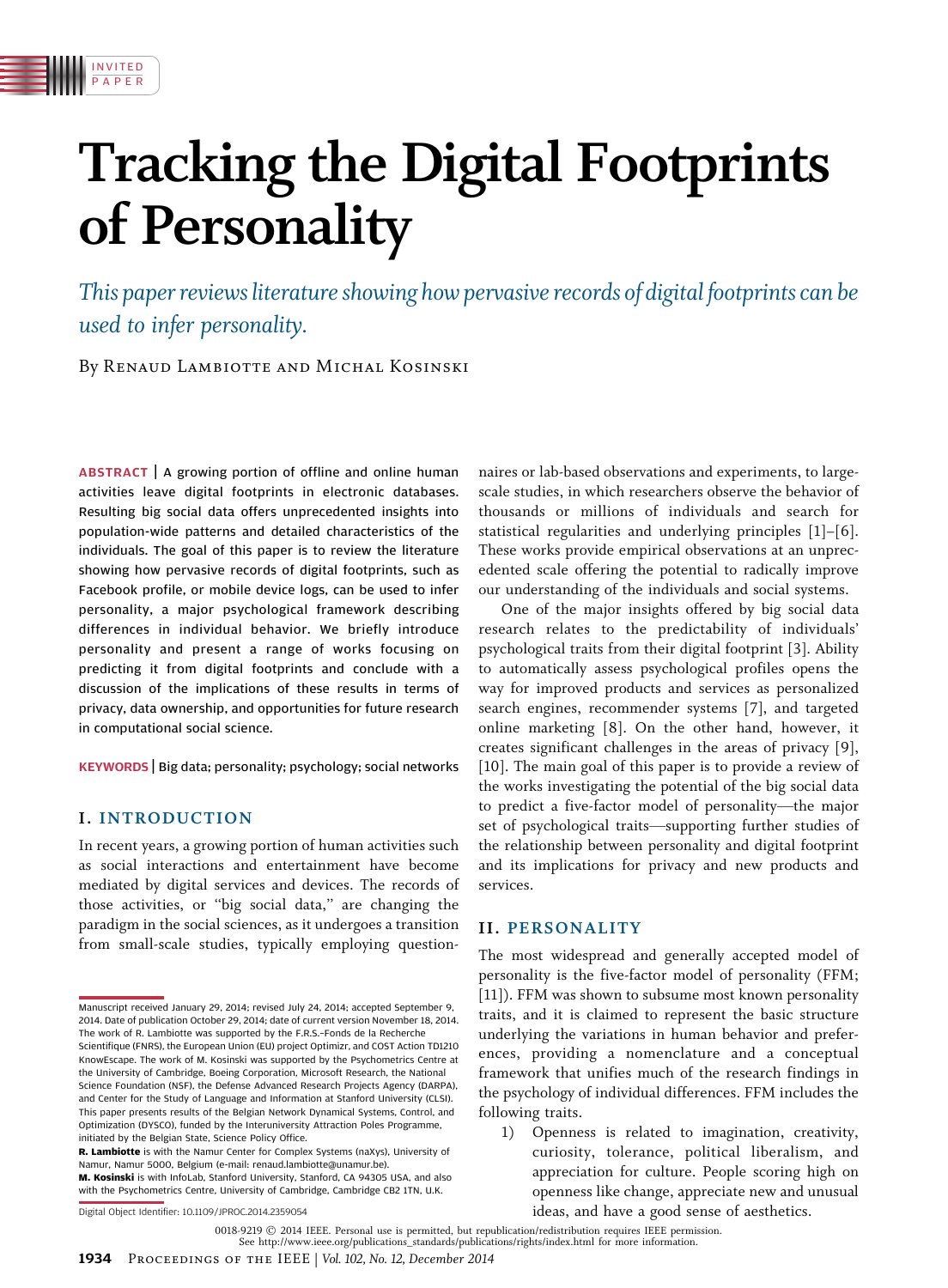- 2) Conscientiousness measures the preference for an organized approach to life in contrast to a spontaneous one. Conscientious people are more likely to be well organized, reliable, and consistent. They enjoy planning, seek achievements, and pursue long-term goals. Nonconscientious individuals are generally more easygoing, spontaneous, and creative. They tend to be more tolerant and less bound by rules and plans.
- 3) Extroversion measures a tendency to seek stimulation in the external world, the company of others, and to express positive emotions. Extroverts tend to be more outgoing, friendly, and socially active. They are usually energetic and talkative; they do not mind being at the center of attention and make new friends more easily. Introverts are more likely to be solitary or reserved and seek environments characterized by lower levels of external stimulation.
- 4) Agreeableness relates to a focus on maintaining positive social relations, being friendly, compassionate, and cooperative. Agreeable people tend to trust others and adapt to their needs. Disagreeable people are more focused on themselves, less likely to compromise, and may be less gullible. They also tend to be less bound by social expectations and conventions and are more assertive.
- 5) Emotional stability (opposite referred to as neuroticism) measures the tendency to experience mood swings and emotions, such as guilt, anger, anxiety, and depression. Emotionally unstable (neurotic) people are more likely to experience stress and nervousness, whereas emotionally stable people (low neuroticism) tend to be calmer and self-confident.

Research has shown that personality is correlated with many aspects of life, including job success [12], attractiveness [13], drug use [14], marital satisfaction [15], infidelity [16], and happiness [17]. The main limitations of classical personality studies are, however, the size of the samples, often too poor for statistical validation, and their strong bias toward white, educated, industrialized, rich, and democratic (WEIRD) people [18].

# III. FROM OFFLINE TO ONLINE...

The increasingly prevalent access to digital media enables large-scale online projects aimed at collecting personality profiles and exploring their relations with digital footprints. Personality has been investigated through different types of online media, for instance, by focusing on website browsing logs [2], [19], contents of personal websites [20], music collections [21], or properties of Twitter profiles [22], [23].

The most complete online social environment is arguably Facebook, due to its popularity and rich social



Fig. 1. Snapshot of a personality profile generated by the myPersonality Facebook App, representing an individual that is liberal and open minded (high openness), well-organized (high conscientiousness), contemplative and happy with own company (low extroversion), of average competitiveness (average agreeableness), and laid back and relaxed (low neuroticism).

and semantic data stored on its users' profiles that can be conveniently recorded. It is important to note that Facebook profiles are increasingly becoming a channel through which to form impressions about others, for example, before dating [24] or before a job interview [25]. Moreover, research tends to show that a Facebook profile reflects the actual personality of an individual rather than an idealized role [26], and that personality can be successfully judged by the others based on Facebook profiles [27], [28]. These results suggest that personality is manifested not only in the offline, but also online behavior, and thus digital footprints can be used to predict it.

The most popular data set used to study the relationship between personality and digital footprint comes from the myPersonality project. myPersonality was a Facebook application set up by David Stillwell in 2007 that offered participants access to 25 psychological tests and attracted over six million users. myPersonality users received immediate feedback (see Fig. 1) on their results and could donate their Facebook profile information to research resulting in a database that, after anonymization, is being shared with the academic community at mypersonality.org, allowing for the study of hitherto unanswered questions in a wide range of topics, such as geographical variations in personality ([29]; see Fig. 2), social networks [2], [22], [30], [31], privacy [32], language [6] (see Fig. 3), predicting individual traits [33], [3], computer science [34], happiness [35], music [36], and delayed discounting [37].

# IV. SOCIAL NETWORK STRUCTURE

Social network structure is one of the major types of digital footprint left by the users, and a growing number of studies shows that it is predictive of often intimate personal traits. For instance, it is known that the location within a Facebook friendship network is predictive of sexual orientation [38]. Similarly, it is possible to accurately detect users' romantic partner by observing overlap in social circles [39].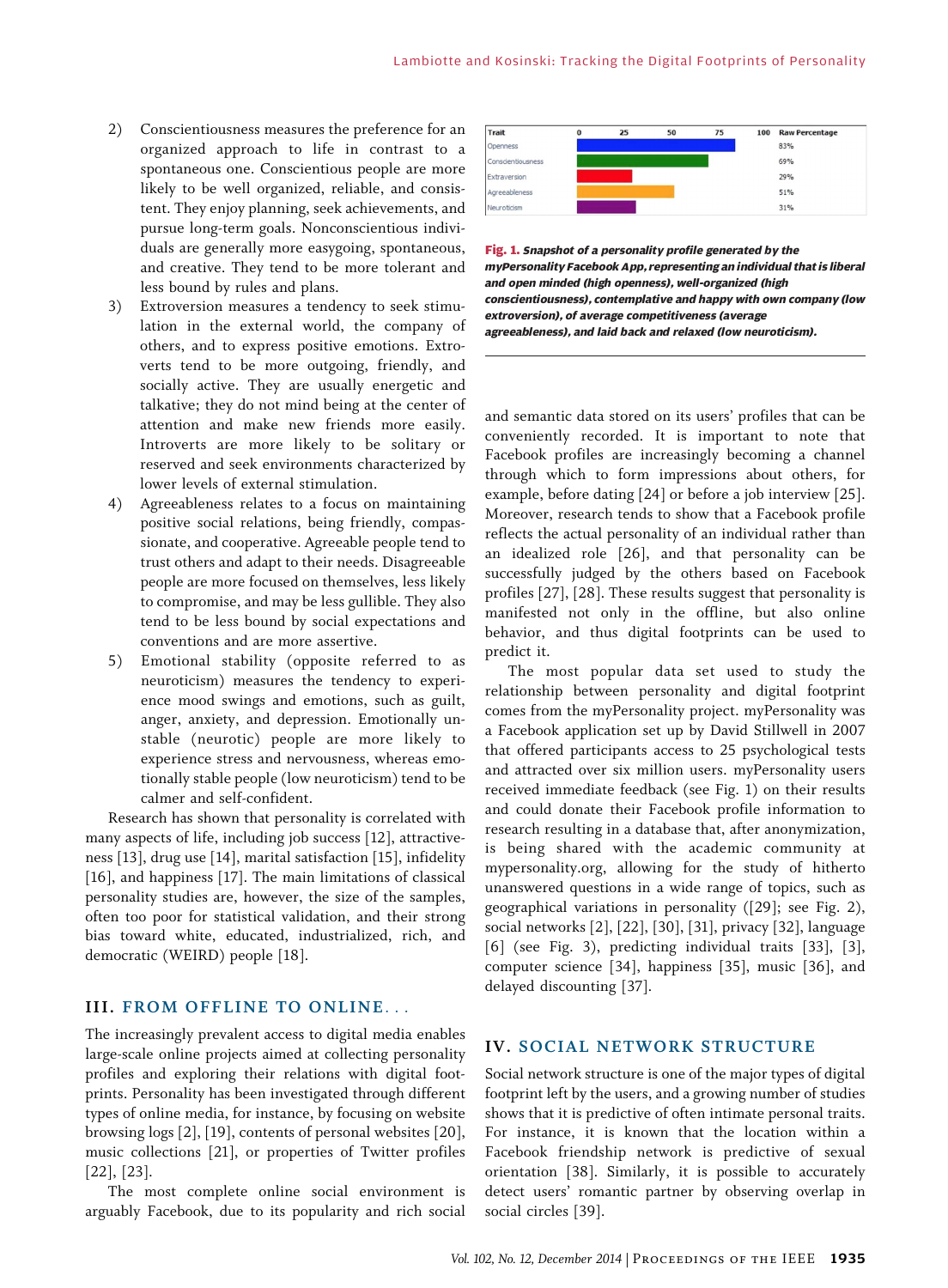

Fig. 2. Personality maps of U.S. states for neuroticism (upper) and extroversion (lower). Dark (light) blue indicates values higher (lower) than average. Figure based on myPersonality data.

Personality is expected to affect people's social network surroundings as it affects the types and number of social ties formed by people. There are a number of studies exploring this relationship. Neuroticism is usually associated with negative social interactions, while extroversion positively correlates with the size of the network



Fig. 3. Words, phrases, and topics most distinguishing extroversion from introversion. Source: [6].



Fig. 4. Typical egocentric networks of introverts (left) and extroverts (right). Introverts tend to belong to fewer but larger and denser communities, while extroverts tend to act as bridges between more frequent, smaller, and overlapping communities. Connections between Ego and his friends have not been depicted for the sake of clarity.

and greater social status [40], [41]. Results related to the remaining traits tend to be inconsistent, perhaps due to small sample sizes. More recently, Quercia et al. [31] used myPersonality data set to study the relation between sociometric popularity and personality traits, at a scale several orders of magnitudes larger than in the previous studies. They have shown that the strongest predictor for the number of friends is extroversion, while other personality traits do not play a significant role. On average, extreme extroverts tend to have twice as many friends as extreme introverts. A subsequent work [42] went one step further and, for the first time, quantitatively explained the way in which egocentric network topology is shaped by personality. It confirmed that extroversion plays a major role by showing that introverts are part of fewer but larger communities, whereas extroverts tend to act as bridges between more frequent but smaller communities (see Fig. 4).

# V. FACEBOOK LIKES

The Facebook profile of a user is not purely demographic, as it also contains robust records of digital footprints. In particular, Facebook likes exemplify a typical variety of digital footprint-a connection between the user and a content that is similar to other pervasive records such as playlists (see Fig. 5), website browsing logs, purchase records, or web search queries. A recent paper [3] based on the myPersonality database and using relatively straightforward methods (singular value decomposition and linear regression) showed that Facebook likes are highly predictive of personality and number of other psychodemographic traits, such as age, gender, intelligence, political and religious views, and sexual orientation (see Fig. 6). The paper provided examples of likes most strongly associated with given personality traits. For example, users who liked ''Hello Kitty'' brand tended to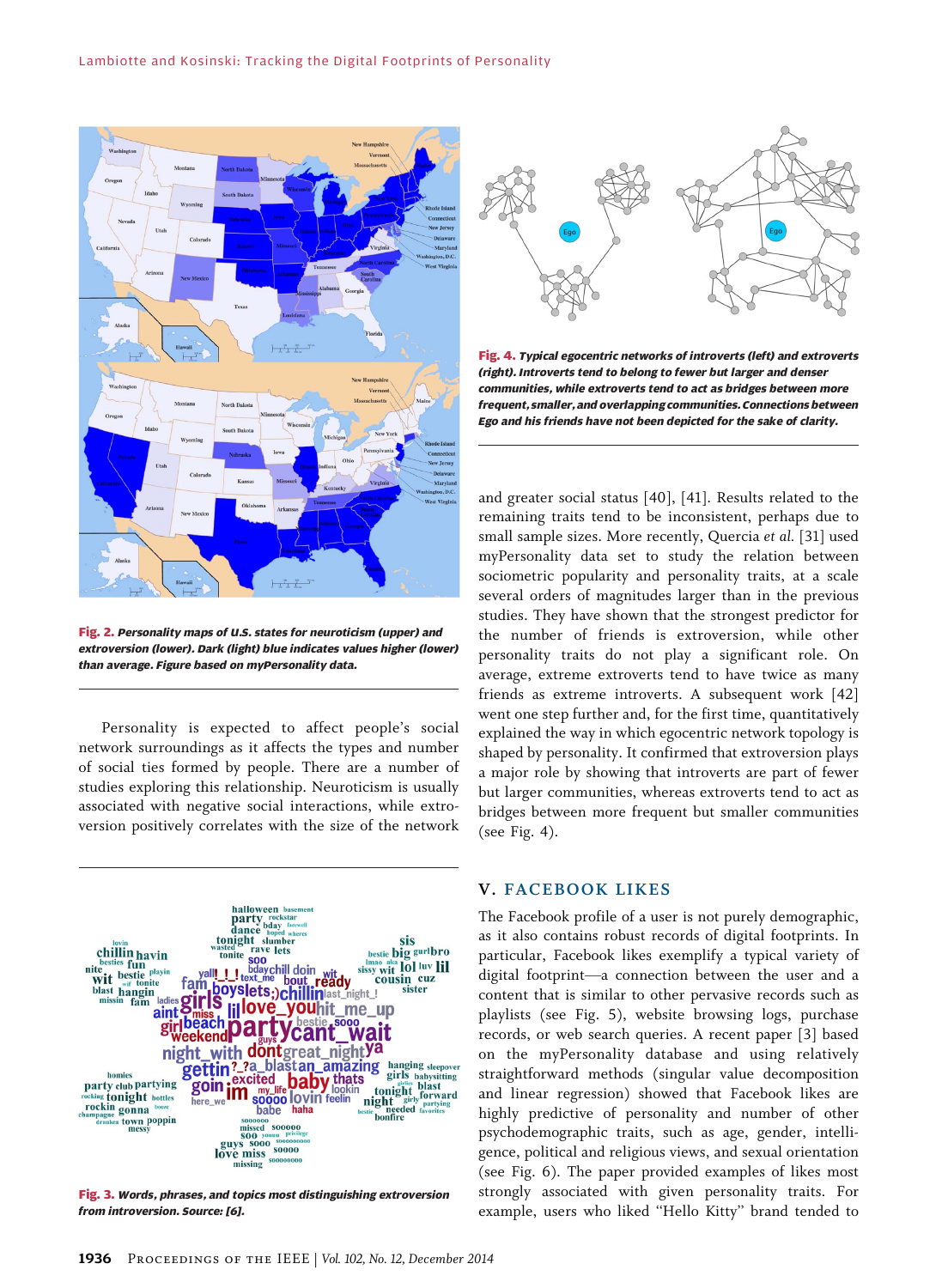

Fig. 5. Dendrogram illustrating the structure of music tastes and its relationship to the personality trait of openness among myPersonality users. The structure was produced using hierarchical clustering of the most popular Facebook likes from musician/band category. The color scale represents the average openness of its subscribers, ranging from conservative (cyan) to liberal (magenta). The height of the nodes is proportional to the dissimilarity between individual likes or clusters at both ends. The shorter is the path between two musicians or bands, the larger overlap in audience. Source: [43].

have high openness, low conscientiousness, and low agreeableness.

# VI. SEMANTIC ANALYSIS

Similar predictions can be based on the textual analysis of people's posts and other samples of text. There is a long tradition in using text to infer personality [44], [45], [46], however, never at the scale presented in [6]. This study applied differential language analysis to uncover features distinguishing demographic and psychological attributes to 700 million words, phrases, and topic instances collected by myPersonality from Facebook status updates of 75 000 participants. It showed a striking variations of language driven by personality, gender, and age. This work has not only confirmed existing observations (such as neurotic people's tendency to use the word ''depressed''), but also posed new hypotheses (such as a relationship between physical activity and low neuroticism).

# VII. ... AND BACK FROM ONLINE TO **OFFLINE**

The proliferation of mobile-devices loaded with sensors means that offline human activities are also increasingly



Fig. 6. Prediction accuracy of regression for numeric attributes and traits expressed by the Pearson correlation coefficient between predicted and actual attribute values; all correlations are significant at the  $p < 0.001$  level. The red outline bars indicate the questionnaire's baseline accuracy, expressed in terms of test-retest reliability. Source: [3].

leaving digital footprint [47], [48]. For instance, physical states such as running or walking can be inferred from accelerometer data; colocation with other devices can be detected using Bluetooth; geolocation can be established using WiFi, Global Positioning System (GPS), or Global System for Mobile (GSM) triangulation; and social interactions can be measured by records of text messages and phone calls. These data can be recorded by dedicated apps, such as EmotionSense [49], which measures emotional states based on the speech patterns and matches it with physical activity, geolocation, and colocation with other users. In the last few years, call data records (CDRs) have been used to study the organization of social networks and human mobility [50], [51], [52].

Similarly to digital footprints left in the online environment, offline activities recorded with mobile devices' sensors reflect users' personality. A recent study combined CDRs with personality profiles of mobile device users and identified a number of mobility and social factors correlated with personality [53]. For instance, mobility indicators, such as distance traveled, significantly correlate with neuroticism, while social life indicators, such as the size of the social network, correlated with extroversion, in agreement with the previous results based on online digital footprints.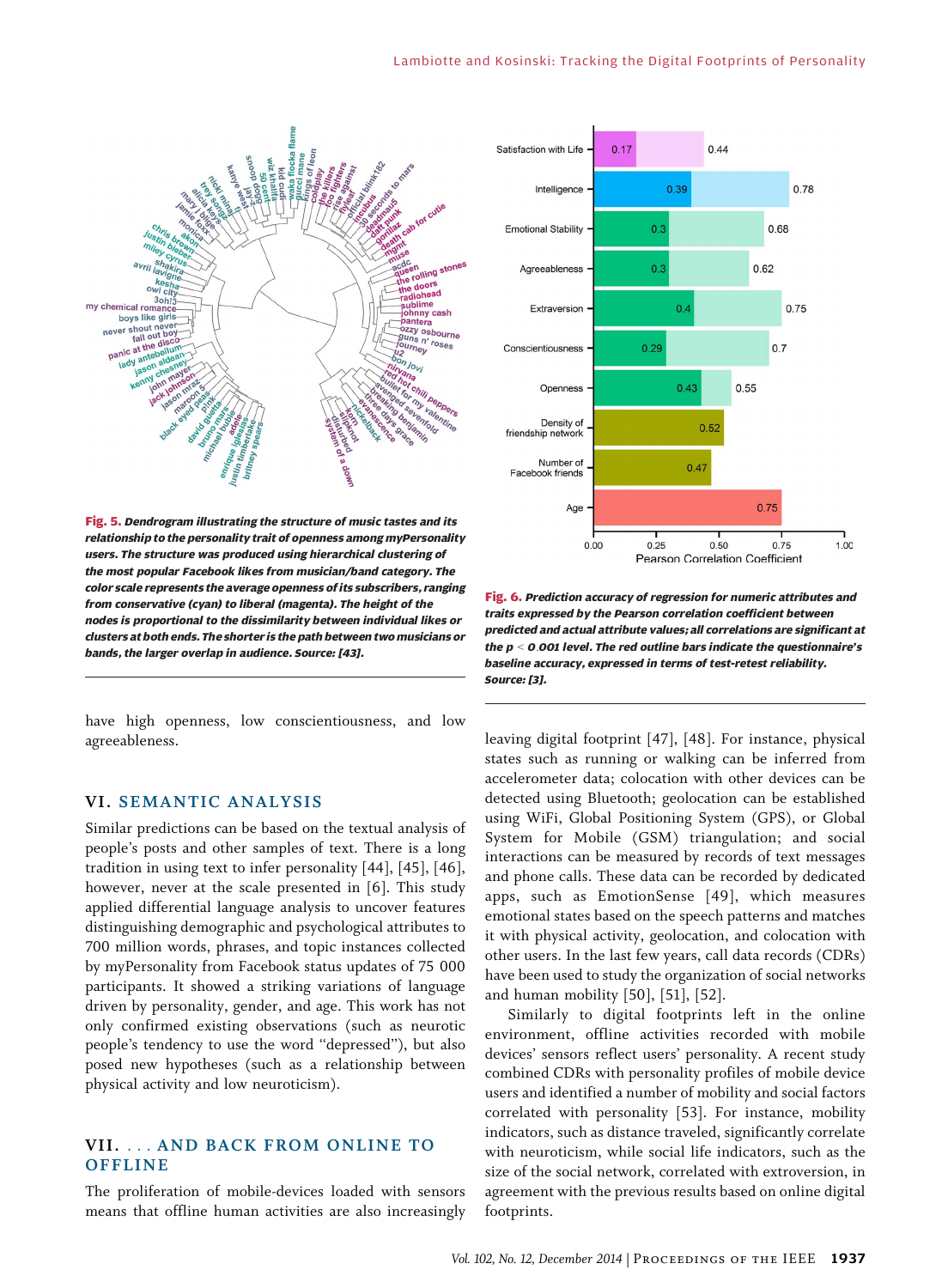## VIII. CONCLUSION

The main purpose of this paper was to review the evidence of the relationship between digital footprint and personality. We have shown that a wide range of pervasive and often publicly available digital footprints such as Facebook profiles or data from mobile devices can be used to infer personality. As our life is increasingly interwoven with digital services and devices, it is becoming critical to understand the consequences of the apparent ability to automatically and rapidly assess people's psychological traits.

Works cited in this paper indicate that the accuracy of the personality predictions is moderate, with typical correlation between the prediction and personality in the range of  $r = 0.2$  and  $r = 0.4$ . It has to be noted, however, that the ground truth (i.e., personality scores) is also merely an approximation of the underlying latent traits. For example, the accuracy of the personality scales used in [3] expressed as a correlation between scores achieved by the same person in two points of time (test-retest reliability) ranged between  $r = 0.55$  and  $r = 0.75$ . It is reasonable to expect that with, an increasing amount of data available and improved methods, assessment accuracy will improve.

Predicting users' personality can be used to improve numerous products and services. Digital systems and devices (such as online stores or cars) could be designed to adjust their behavior to best fit their users' inferred profiles [54]. For example, a car could adjust the parameters of the engine and the music to the personality and current mood of the driver. Also, the relevance of marketing and product recommendations could be improved by adding psychological dimensions to current user models. For example,

online insurance advertisements might emphasize security when facing emotionally unstable (neurotic) users but stress potential threats when dealing with emotionally stable ones. Moreover, digital footprint may provide a convenient and reliable way to measure psychological traits at a low cost. Such automated assessment could prove to be more accurate and less prone to cheating and misrepresentation than traditional questionnaires.

Furthermore, it is likely that new insights into individual differences in human behavior offered by big social data will fuel the emergence of new, more accurate, robust models describing individuals and societies [5]. The translation of big social data into models and policies calls for a new wave of multidisciplinary collaborations between fields as diverse as psychology, social sciences, linguistics, computer science, and applied mathematics (perhaps under the banner of computational social psychology).

On the other hand, the results presented here may have considerable negative implications because it can easily be applied to large numbers of people without obtaining their individual consent and without them noticing. Commercial companies, governmental institutions, or even one's Facebook friends could use software to infer personality (and other attributes, such as intelligence or sexual orientation) that an individual may not have intended to share. There is a risk that the growing awareness of such digital exposure may decrease their trust in digital technologies, or even completely deter them from them. We hope that researchers, policy makers, and customers will find solutions to address those challenges and retain the balance between the promises and perils of the Digital Age.  $\blacksquare$ 

#### REFERENCES

- [1] N. Aharony, W. Pan, C. Ip, I. Khayal, and A. Pentland, ''The social FMRI: Measuring, understanding, designing social mechanisms in the real world,'' in Proc. 13th Int. Conf. Ubiquitous Comput., 2011, pp. 445–454.
- [2] M. Kosinski, Y. Bachrach, P. Kohli, D. Stillwell, and T. Graepel, ''Manifestations of user personality in website choice and behaviour on online social networks,'' Mach. Learn., vol. 95, pp. 357–380, 2013.
- [3] M. Kosinski, D. Stillwell, and T. Graepel, ''Private traits and attributes are predictable from digital records of human behavior,'' Proc. Nat. Acad. Sci., vol. 110, pp. 5802–5805, 2013.
- [4] A. Kramer, J. Guillory, and J. Hancock, ''Experimental evidence of massive-scale emotional contagion through social networks,'' Proc. Nat. Acad. Sci., vol. 111, pp. 8788–8790, 2014.
- [5] D. Lazer et al., ''Social science: Computational social science,'' Science, vol. 323, no. 5915, pp. 721–723, 2009.
- [6] H. Schwartz et al., "Personality, gender, age in the language of social media: The open-vocabulary approach,'' PloS One, vol. 8, no. 9, 2013, DOI: 10.1371/journal.pone. 0073791.
- [7] Y. Koren, R. Bell, and C. Volinsky, ''Matrix factorization techniques for recommender

systems,'' Computer, vol. 42, no. 8, pp. 30–37, 2009.

- [8] Y. Chen, D. Pavlovy, and J. F. Canny, ''Large-scale behavioral targeting,'' in Proc. Conf. Knowl. Disc. Data Mining, 2009, pp. 209–217.
- [9] D. Butler, "Data sharing threatens privacy," Nature, vol. 449, no. 7163, pp. 644–645, 2007.
- [10] A. Narayanan and V. Shmatikov, "Robust de-anonymization of large sparse datasets,'' in Proc. Symp. Security Privacy, 2008, pp. 111–125.
- [11] L. Goldberg, ''The structure of phenotypic personality traits,'' Amer. Psychol., vol. 48, no. 1, pp. 26–34, 1993.
- [12] T. Judge, C. Higgins, C. Thoresen, and M. Barrick, ''The Big Five personality traits, general mental ability, career success across the life span,'' Personnel Psychol., vol. 52, no. 3, pp. 621–652, 1999.
- [13] D. Byrne, W. Griffitt, and D. Stefaniak, ''Attraction and similarity of personality characteristics,'' J. Personality Social Psychol., vol. 5, no. 1, pp. 82–90, 1967.
- [14] B. W. Roberts, O. S. Chernyshenko, S. Stark, and L. R. Goldberg, ''The structure of conscientiousness: An empirical investigation based on seven major personality questionnaires,'' Personnel Psychol., vol. 58, no. 1, pp. 103–139, 2005.
- [15] E. Kelly and J. Conley, "Personality and compatibility: A prospective analysis of marital stability and marital satisfaction,'' J. Personality Social Psychol., vol. 52, no. 1, pp. 27–40, 1987.
- [16] T. Orzeck and E. Lung, ''Big-Five personality differences of cheaters and non-cheaters, Current Psychol., vol. 24, pp. 274–287, 2005.
- [17] D. Ozer and V. Benet-Martinez, "Personality and the prediction of consequential outcomes,'' Annu. Rev. Psychol., vol. 57, pp. 401–421, 2006.
- [18] J. Henrich, S. Heine, and A. Norenzayan, "The WEIRDest people in the world," Behav. Brain Sci., vol. 33, no. 2–3, pp. 61–83, 2010.
- [19] J. Hu, H.-J. Zeng, H. Li, C. Niu, and Z. Chen, ''Demographic prediction based on user's browsing behavior,'' in Proc. Int. World-Wide Web Conf., 2007, pp. 151–160.
- [20] B. Marcus, F. Machilek, and A. Schütz, ''Personality in cyberspace: Personal web sites as media for personality expressions and impressions,'' J. Personality Social Psychol., vol. 90, no. 6, pp. 1014–1031, 2006.
- [21] P. Rentfrow and S. Gosling, "The do re mi's of everyday life: The structure and personality correlates of music preferences,'' J. Personality Social Psychol., vol. 84, no. 6, pp. 1236–1256, 2003.
- [22] D. Quercia, M. Kosinski, D. Stillwell, and J. Crowcroft, ''Our Twitter profiles, our selves: Predicting personality with Twitter,''